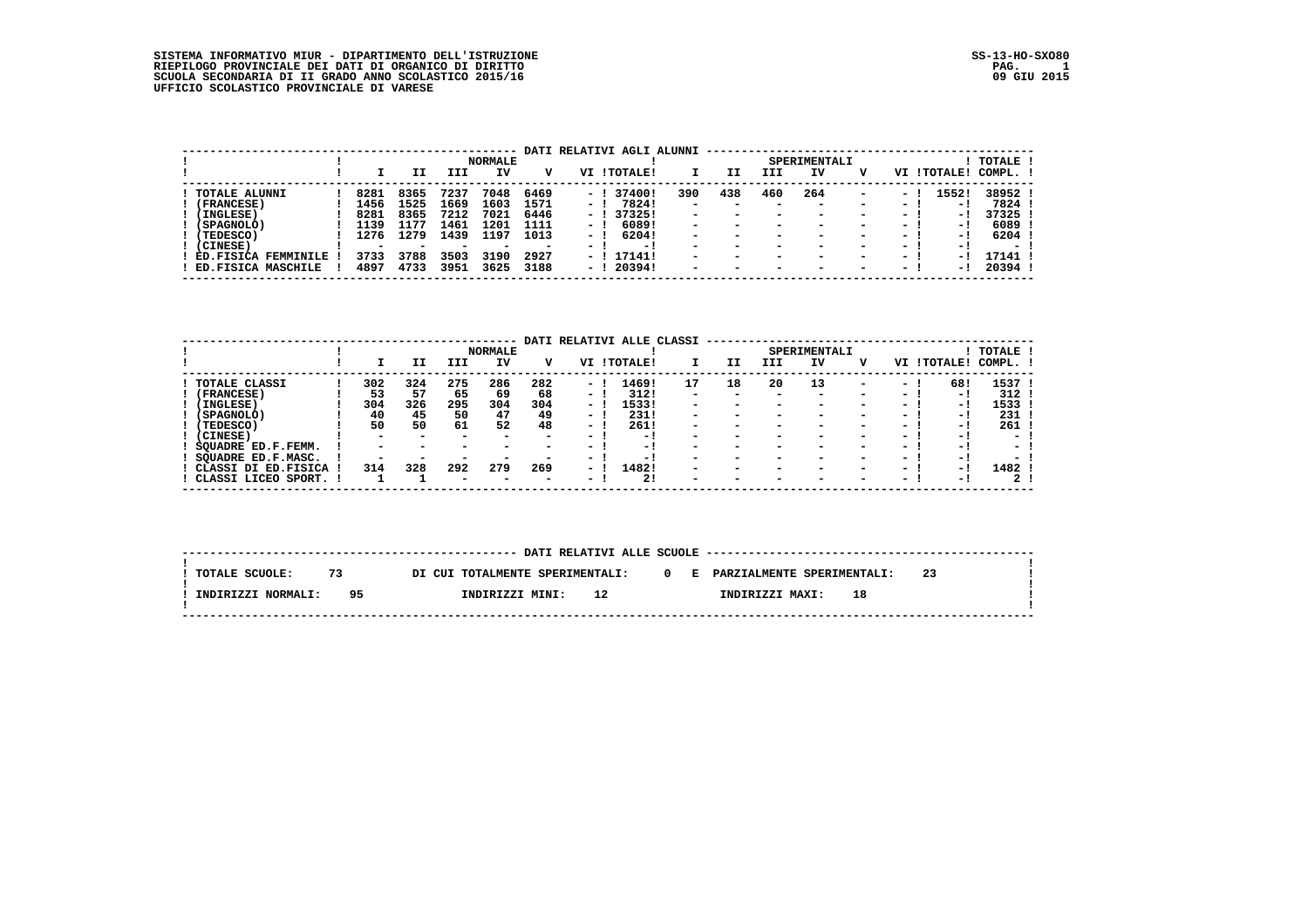|                                                           |                                  |                                  | CATTEDRE NORMALI                 |                                  | $\mathbf{I}$<br>!ORDIN. ! INTERNE ! ESTERNE ! TOTALE ! INTERNE ! ESTERNE ! TOTALE !! CAT. | CATTEDRE MAXI                    |                |                              | $\blacksquare$                   |           | !! TOTALE ! DOP ! TOTALE !<br>! PROVIN.! |
|-----------------------------------------------------------|----------------------------------|----------------------------------|----------------------------------|----------------------------------|-------------------------------------------------------------------------------------------|----------------------------------|----------------|------------------------------|----------------------------------|-----------|------------------------------------------|
| - AEROTECNICA E COSTRUZ. AERONAUTICHE!<br>! A001 1/A      | 0 <sub>1</sub>                   | 3 <sub>1</sub>                   | 0 <sub>1</sub>                   |                                  | 3!<br>0 <sub>1</sub>                                                                      | 0 <sub>1</sub>                   | 0              | $\blacksquare$               | 3 <sub>1</sub>                   | 0!        | 3!                                       |
| $!$ A007 7/A<br>- ARTE DELLA FOTOGR. E GRAFICA PUBBL.!    | 0 <sub>1</sub>                   | 4!                               | 0 <sub>1</sub>                   | 4 <sub>1</sub>                   | 11 <sub>1</sub>                                                                           | 0 <sub>1</sub>                   | 11             | - 11                         | 15 <sub>1</sub>                  | 0!        | 15!                                      |
| ! A013 13/A - CHIMICA E TECNOLOGIE CHIMICHE               | 0 <sub>1</sub>                   | 36 !                             | 8!                               | 44!                              | 0 <sub>1</sub>                                                                            | 0 <sub>1</sub>                   | 0              | $\pm 1$                      | 44!                              | 0 !       | 44!                                      |
| ! A016 16/A - COSTR., TECNOL. DELLE COST. E DIS. TEC. !   | 0 <sub>1</sub>                   | 16!                              | 6!                               | 22 <sub>1</sub>                  | 0 <sub>1</sub>                                                                            | 0 <sub>1</sub>                   | 0              | $\mathbf{H}$                 | 22 <sub>1</sub>                  | 0!        | 22!                                      |
| ! A017 17/A<br>- DISCIPLINE ECONOMICO-AZIENDALI           | 0 <sub>1</sub>                   | 81 !                             | 5 1                              | 86!                              | 3 <sub>1</sub>                                                                            | 2 <sub>1</sub>                   | 5              | -11                          | 91!                              | 0!        | 91!                                      |
| ! A018 18/A - DISCIP.GEOM., ARCHIT. ARRED. E SCENOT. !    | 0 <sub>1</sub>                   | 0 <sub>1</sub>                   | 0 <sub>1</sub>                   | 0 <sub>1</sub>                   | 20 !                                                                                      | 0 <sub>1</sub>                   | 20 !!          |                              | 20 <sub>1</sub>                  | 0!        | 20!                                      |
| ! A019 19/A - DISCIPLINE GIURIDICHE ED ECONOMIC. !        | 0 <sub>1</sub>                   | 85 !                             | 14!                              | 99!                              | 2 <sub>1</sub>                                                                            | 1!                               | 3              | -11                          | 102 !                            | 0 !       | 102!                                     |
| ! A020 20/A - DISCIPLINE MECCANICHE E TECNOLOGIA !        | 0 <sub>1</sub>                   | 34 <sub>1</sub>                  | 5 1                              | 39!                              | 9 <sub>1</sub>                                                                            | 0 <sub>1</sub>                   | 9              | $\pm 1$                      | 48 !                             | 0!        | 48!                                      |
| ! A021 21/A - DISCIPLINE PITTORICHE                       | 0 <sub>1</sub>                   | 1 <sub>1</sub>                   | 0 <sub>1</sub>                   | 1!                               | 24 !                                                                                      | 0 <sub>1</sub>                   | 24             | -11                          | 25 <sub>1</sub>                  | 0 !       | 25!                                      |
| ! A022 22/A - DISCIPLINE PLASTICHE                        | 0 <sub>1</sub>                   | 0 <sub>1</sub>                   | 0 <sub>1</sub>                   | 0 <sub>1</sub>                   | 14 !                                                                                      | 0 <sub>1</sub>                   | 14             | -11                          | 14!                              | 0!        | 14!                                      |
| ! A025 25/A - DISEGNO E STORIA DELL'ARTE                  | 0 <sub>1</sub>                   | $31$ !                           | 4 <sub>1</sub>                   | 35 <sub>1</sub>                  | 0 <sub>1</sub>                                                                            | 0 <sub>1</sub>                   | $\Omega$       | -11                          | 35 <sub>1</sub>                  | 0!        | 35!                                      |
| ! A029 29/A - EDUCAZIONE FISICA II GRADO                  | 0 <sub>1</sub>                   | 139!                             | 19!                              | 158!                             | 1 <sub>1</sub>                                                                            | 1 <sub>1</sub>                   | $\overline{a}$ | $\pm 1$                      | 160 !                            | 0!        | 160!                                     |
| $!$ A034 34/A - ELETTRONICA                               | 0 <sub>1</sub>                   | 48!                              | 1 <sub>1</sub>                   | 49!                              | 2 <sub>1</sub>                                                                            | 0 <sub>1</sub>                   |                | -11                          | 51 !                             | 0!        | 51!                                      |
| ! A035 35/A - ELETTROTECNICA ED APPLICAZIONI              | 0 <sub>1</sub>                   | 17 <sub>1</sub>                  | 2 <sub>1</sub>                   | 19 <sub>1</sub>                  | 4!                                                                                        | 1 <sub>1</sub>                   | 5              | $\mathbf{H}$                 | 24 !                             | 0!        | 24!                                      |
| ! A036 36/A - FILOSOFIA, PSICOL. E SC.DELL'EDUCAZ.!       | 0 <sub>1</sub>                   | 48!                              | 4 <sub>1</sub>                   | 52 !                             | 0 <sub>1</sub>                                                                            | 0 <sub>1</sub>                   | $\Omega$       | $\mathbf{H}$                 | 52 !                             | 0!        | 52!                                      |
| ! A037 37/A - FILOSOFIA E STORIA                          | 0 <sub>1</sub>                   | 64 !                             | 6!                               | 70 !                             | 0 <sub>1</sub>                                                                            | 0 <sub>1</sub>                   | 0              | -11                          | 70 !                             | 0!        | 70!                                      |
| ! A038 38/A - FISICA                                      | 0 <sub>1</sub>                   | 21:                              | 11 <sub>1</sub>                  | 32 !                             | 1!                                                                                        | 1 <sub>1</sub>                   | $\mathbf{2}$   | $\mathbf{H}$                 | 34 !                             | 0!        | 34!                                      |
| $!$ A039 39/A - GEOGRAFIA                                 | 0 <sub>1</sub>                   | 14 <sub>1</sub>                  | 4 <sub>1</sub>                   | 18!                              | 0 <sub>1</sub>                                                                            | 0 <sub>1</sub>                   | 0              | $\mathbf{1}$                 | 18!                              | 0!        | 18!                                      |
| ! A040 40/A - IGIENE, ANAT., FIS., PAT. GEN. E APP.MA.!   | 0 <sub>1</sub><br>0 <sub>1</sub> | 6!<br>48 !                       | 0 <sub>1</sub><br>7!             | 6!<br>55 !                       | 0 <sub>1</sub><br>0 <sub>1</sub>                                                          | 0 <sub>1</sub><br>1 <sub>1</sub> | 0<br>1         | $\mathbf{H}$<br>$\mathbf{H}$ | 6!<br>56 !                       | 0 !<br>0! | -61                                      |
| $!$ A042 42/A - INFORMATICA<br>$!$ A047 47/A - MATEMATICA | 0 <sub>1</sub>                   | 127 !                            | 10 !                             | 137 !                            | 11 !                                                                                      | 1 <sub>1</sub>                   | 12             | -11                          | 149 !                            | 0!        | 56!<br>149!                              |
| ! A048 48/A - MATEMATICA APPLICATA                        | 0 <sub>1</sub>                   | 46 !                             | 51                               | 51 <sub>1</sub>                  | 1 <sub>1</sub>                                                                            | 0 <sub>1</sub>                   | 1              | $\pm 1$                      | 52 !                             | 0!        | 52!                                      |
| $!$ A049 49/A $-$ MATEMATICA E FISICA                     | 0 <sub>1</sub>                   | 142 !                            | 5!                               | 147 !                            | 0 <sub>1</sub>                                                                            | 0 <sub>1</sub>                   | 0              | $\pm 1$                      | 147!                             | 0!        | 147!                                     |
| ! A050 50/A - LETTERE IST.ISTR.SECOND. DI II GR. !        | 0 <sub>1</sub>                   | 310 !                            | 8!                               | 318 !                            | 15 !                                                                                      | 0 <sub>1</sub>                   | 15             | -11                          | 333 !                            | 0 !       | 333!                                     |
| ! A051 51/A - LETTERE, LATINO NEI LICEI E IST.MAG.!       | 0 <sub>1</sub>                   | 178 !                            | 7!                               | 185!                             | 0 <sub>1</sub>                                                                            | 0 <sub>1</sub>                   | 0              | $\mathbf{H}$                 | 185 !                            | 0!        | 185!                                     |
| ! A052 52/A - LETTERE, LATINO, GRECO LICEO CLASSICO!      | 0 <sub>1</sub>                   | 36 I                             | 0 <sub>1</sub>                   | 36 <sub>1</sub>                  | 0 <sub>1</sub>                                                                            | 0 <sub>1</sub>                   | 0              | $\mathbf{H}$                 | 36 !                             | 0!        | 36!                                      |
| ! A057 57/A - SCIENZA DEGLI ALIMENTI                      | 0 <sub>1</sub>                   | 10 !                             | 0 <sub>1</sub>                   | 10!                              | 0 <sub>1</sub>                                                                            | 1 <sub>1</sub>                   | 1              | -11                          | 11 !                             | 0!        | 11!                                      |
| ! A058 58/A - SC.E MEC.AGR.E T.GEST.AZ., FIT., ENT.!      | 0 <sub>1</sub>                   | $-51$                            | 4 <sub>1</sub>                   | 9 <sub>1</sub>                   | 0 <sub>1</sub>                                                                            | 0 <sub>1</sub>                   | 0              | -11                          | 9 <sub>1</sub>                   | 0!        | 91                                       |
| $!$ A060 60/A - SC.NA., CH., GEOG., MIC.                  | 0 <sub>1</sub>                   | 114 !                            | 20!                              | 134 !                            | 2 <sub>1</sub>                                                                            | 21                               | 4              | $\mathbf{H}$                 | 138 !                            | 0!        | 138!                                     |
| $!$ A061 61/A - STORIA DELL'ARTE                          | 0 <sub>1</sub>                   | 25 <sub>1</sub>                  | 5 !                              | 30 !                             | 0 <sub>1</sub>                                                                            | 0 <sub>1</sub>                   | 0              | $\mathbf{H}$                 | 30 !                             | 0!        | 30!                                      |
| ! A063 63/A - TEC. RIPRESA CINEMATOGR. TELEVISIVA !       | 0 <sub>1</sub>                   | 1 <sub>1</sub>                   | 0 <sub>1</sub>                   | 1 <sub>1</sub>                   | 0 <sub>1</sub>                                                                            | 0 <sub>1</sub>                   | 0              | $\mathbf{1}$                 | 1 <sub>1</sub>                   | 0!        | 1!                                       |
| ! A065 65/A - TECNICA FOTOGRAFICA                         | 0 <sub>1</sub>                   | 3 <sub>1</sub>                   | 0 <sub>1</sub>                   | 3 <sub>1</sub>                   | 0 <sub>1</sub>                                                                            | 0 <sub>1</sub>                   | 0              | $\mathbf{H}$                 | 3 <sub>1</sub>                   | 0!        | 3!                                       |
| ! A070 70/A - TECNOLOGIE TESSILI                          | 0 <sub>1</sub>                   | 2 <sub>1</sub>                   | 1 <sub>1</sub>                   | 3 <sub>1</sub>                   | 2 <sub>1</sub>                                                                            | 0 <sub>1</sub>                   | 2              | $\mathbf{H}$                 | 5 <sub>1</sub>                   | 0!        | 5!                                       |
| ! A071 71/A - TECNOLOGIE E DISEGNO TECNICO                | 0 <sub>1</sub>                   | 15 <sub>1</sub>                  | 3 <sub>1</sub>                   | 18!                              | $^{\circ}$                                                                                | 0 <sub>1</sub><br>-1             | 0              | $\mathbf{H}$                 | 18!                              | 0!        | 18!                                      |
| ! A072<br>72/A - TOPOG. GEN., COSTR.RUR. E DISEGNO !      | 0 <sub>1</sub>                   | 6 <sub>1</sub>                   | 4 <sub>1</sub>                   | 10 <sub>1</sub>                  | 0 <sub>1</sub>                                                                            | 0 <sub>1</sub>                   | 0              | $\pm 1$                      | 10 <sub>1</sub>                  | 0!        | 10!                                      |
| ! A075 75/A - DATTILOGRAFIA E STENOGRAFIA                 | 0 <sub>1</sub>                   | 4!                               | 2 <sub>1</sub>                   | 6!                               | 0                                                                                         | 0!<br>-1                         | 0              | $\mathbf{H}$                 | 6!                               | 0 !       | 6!                                       |
| ! A076 76/A - TRAT. TESTI, CAL., CONT. ELET. E AP. GES. ! | 0 <sub>1</sub>                   | 4 <sub>1</sub>                   | 2 <sub>1</sub>                   | 6!                               | 0                                                                                         | 1 <sub>1</sub><br>-1             | 1              | $\mathbf{H}$                 | 71                               | 0!        | -71                                      |
| ! A246 46/A - LINGUA E CIV. STRANIERA (FRANCESE) !        | 0 <sub>1</sub>                   | 39 !                             | 9 <sub>1</sub>                   | 48!                              | 1                                                                                         | 0 <sub>1</sub><br>-1             | 1              | -11                          | 49!                              | 0!        | 49!                                      |
| ! A346 46/A - LINGUA E CIV. STRANIERA (INGLESE)           | 0 <sub>1</sub>                   | $220$ !                          | 19!                              | 239 <sub>1</sub>                 | 8!                                                                                        | 2 <sub>1</sub>                   | 10             | $\pm 1$                      | 249!                             | 0!        | 249!                                     |
| ! A446 46/A - LINGUA E CIV. STRANIERA (SPAGNOLO) !        | 0 <sub>1</sub>                   | 33 I                             | 3 <sub>1</sub>                   | 36 !                             | 1 <sub>1</sub>                                                                            | 0 <sub>1</sub>                   | $\mathbf{1}$   | -11                          | 37 <sub>1</sub>                  | 0!        | 37!                                      |
| ! A546 46/A<br>- LINGUA E CIV. STRANIERA (TEDESCO)        | 0 <sub>1</sub>                   | 34 !                             | 6!                               | 40!                              | 0 <sub>1</sub>                                                                            | 0 <sub>1</sub>                   | 0              | $\mathbf{H}$                 | 40 !                             | 0!        | 40!                                      |
| $!$ C031 3/C<br>- CONV.IN LINGUA STRANIERA (FRANCESE)!    | 0 <sub>1</sub>                   | 0 <sub>1</sub>                   | 3 <sub>1</sub>                   | 3 <sub>1</sub>                   | 0 <sub>1</sub>                                                                            | 0 <sub>1</sub>                   | 0              | -11                          | 3 <sub>1</sub>                   | 0!        | 3!                                       |
| $!$ C032 3/C<br>- CONV.IN LINGUA STRANIERA (INGLESE) !    | 0 <sub>1</sub>                   | 4!                               | 1 <sub>1</sub>                   | 51                               | 0                                                                                         | 0 <sub>1</sub><br>-1             | 0              | $\mathbf{1}$                 | 51                               | 0!        | 5!                                       |
| $!$ C033 3/C<br>- CONV.IN LINGUA STRANIERA (SPAGNOLO)!    | 0 <sub>1</sub>                   | 1 <sub>1</sub>                   | 2 <sub>1</sub>                   | 3 <sub>1</sub>                   | 0 <sub>1</sub>                                                                            | 0!                               | 0              | $\mathbf{H}$                 | 3 <sub>1</sub>                   | 0!        | 3!                                       |
| $!$ C034 3/C<br>- CONV.IN LINGUA STRANIERA (TEDESCO) !    | 0 <sub>1</sub>                   | 0 <sub>1</sub>                   | 3 <sub>1</sub>                   | 3 <sub>1</sub>                   | 0 <sub>1</sub>                                                                            | 0 <sub>1</sub>                   | 0              | $\mathbf{11}$                | 3 <sub>1</sub>                   | 0!        | 3!                                       |
| $!$ C050 5/C<br>- ESERCITAZIONI AGRARIE                   | 0 <sub>1</sub><br>0 <sub>1</sub> | 1 <sub>1</sub><br>2 <sub>1</sub> | 0 <sub>1</sub><br>0 <sub>1</sub> | 1 <sub>1</sub><br>2 <sub>1</sub> | 0 <sub>1</sub>                                                                            | 0 <sub>1</sub>                   | 0<br>0         | -11<br>-11                   | 1 <sub>1</sub><br>2 <sub>1</sub> | 0!        | 1!                                       |
| $!$ C200 20/C<br>- ESERCITAZIONI PRATICHE DI OTTICA       |                                  |                                  |                                  |                                  | 0 <sub>1</sub>                                                                            | 0 <sub>1</sub>                   |                |                              |                                  | 0!        | 2!                                       |
| $!$ C220 22/C<br>- LAB.TEC.TESS.E ABB. E LAV.TES.E AB.!   | 0 <sub>1</sub><br>0 <sub>1</sub> | 1 <sub>1</sub><br>2 <sub>1</sub> | 1 <sub>1</sub><br>0 <sub>1</sub> | 2 <sub>1</sub><br>2 <sub>1</sub> | 0 <sub>1</sub><br>0 <sub>1</sub>                                                          | 0 <sub>1</sub><br>0 <sub>1</sub> | 0<br>0         | -11<br>$\mathbf{H}$          | 2 <sub>1</sub><br>2 <sub>1</sub> | 0 !<br>0! | 2!<br>21                                 |
| $!$ C230 23/C<br>- LAB.DI AEROTECN., COSTR.E TEC.AERON.!  |                                  |                                  |                                  |                                  |                                                                                           |                                  |                |                              |                                  |           |                                          |

 **------------------------------------------------------------------------------------------------------------------------------------**